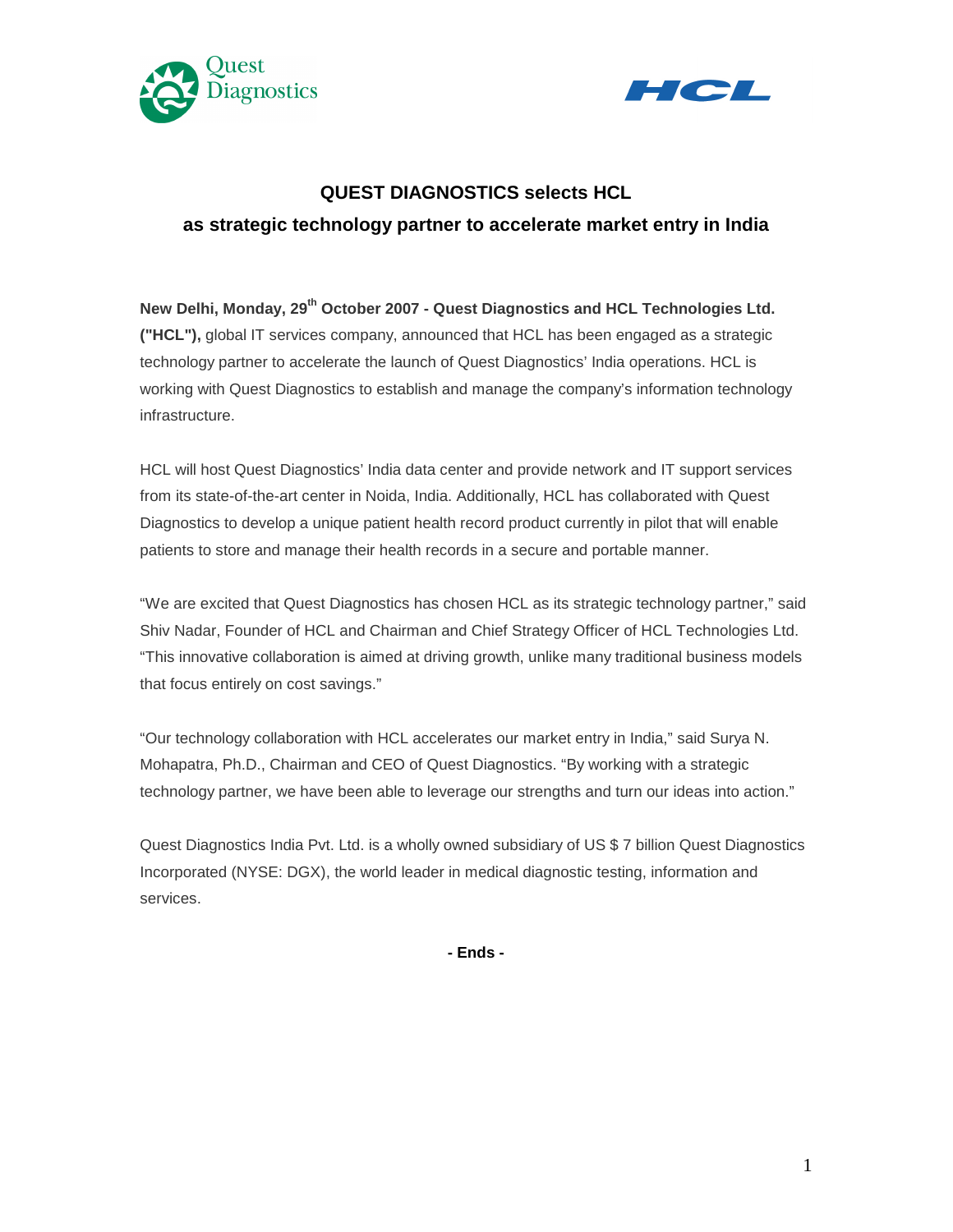



# **About Quest Diagnostics**

Quest Diagnostics is the leading provider of diagnostic testing, information and services that patients and doctors need to make better healthcare decisions. The company offers the broadest access to diagnostic testing services through its national network of laboratories and patient service centers, and provides interpretive consultation through its extensive medical and scientific staff. Quest Diagnostics is a pioneer in developing innovative new diagnostic tests and advanced healthcare information technology solutions that help improve patient care. Additional company information is available at www.questdiagnostics.com.

This communication contains certain forward-looking statements. These forward-looking statements, which may include, but are not limited to, statements concerning the proposed acquisition, are based on management's current expectations and estimates and involve risks and uncertainties that could cause actual results or outcomes to differ materially from those contemplated by the forward-looking statements. Certain of these risks and uncertainties may include, but are not limited to the risks and uncertainties described in the Quest Diagnostics Incorporated 2006 Form 10-K and subsequent filings.

# **About HCL Technologies**

HCL Technologies is one of India's leading global IT Services companies, providing software-led IT solutions, remote infrastructure management services and BPO. Having made a foray into the global IT landscape in 1999 after its IPO, HCL Technologies focuses on Transformational Outsourcing, working with clients in areas that impact and re-define the core of their business. The company leverages an extensive global offshore infrastructure and its global network of offices in 18 countries to deliver solutions across select verticals including Financial Services, Retail & Consumer, Life Sciences & Healthcare, Hi-Tech & Manufacturing, Telecom and Media & Entertainment (M&E). For the quarter ended 30th September 2007, HCL Technologies, along with its subsidiaries had last twelve months (LTM) revenue of US \$ 1.5 billion (Rs. 6363 crores) and employed 45,622 professionals. For more information, please visit www.hcltech.com

### **About HCL Enterprise**

HCL Enterprise is a leading Global Technology and IT enterprise that comprises two companies listed in India - HCL Technologies & HCL Infosystems. The 3-decade-old enterprise, founded in 1976, is one of India's original IT garage start-ups. Its range of offerings span Product Engineering, Custom & Package Applications, BPO, IT Infrastructure Services, IT Hardware, Systems Integration, and distribution of ICT products. The HCL team comprises approximately 51,000 professionals of diverse nationalities, who operate from 18 countries including 360 points of presence in India. HCL has global partnerships with several leading Fortune 1000 firms, including leading IT and Technology firms. For more information, please visit www.hcl.in